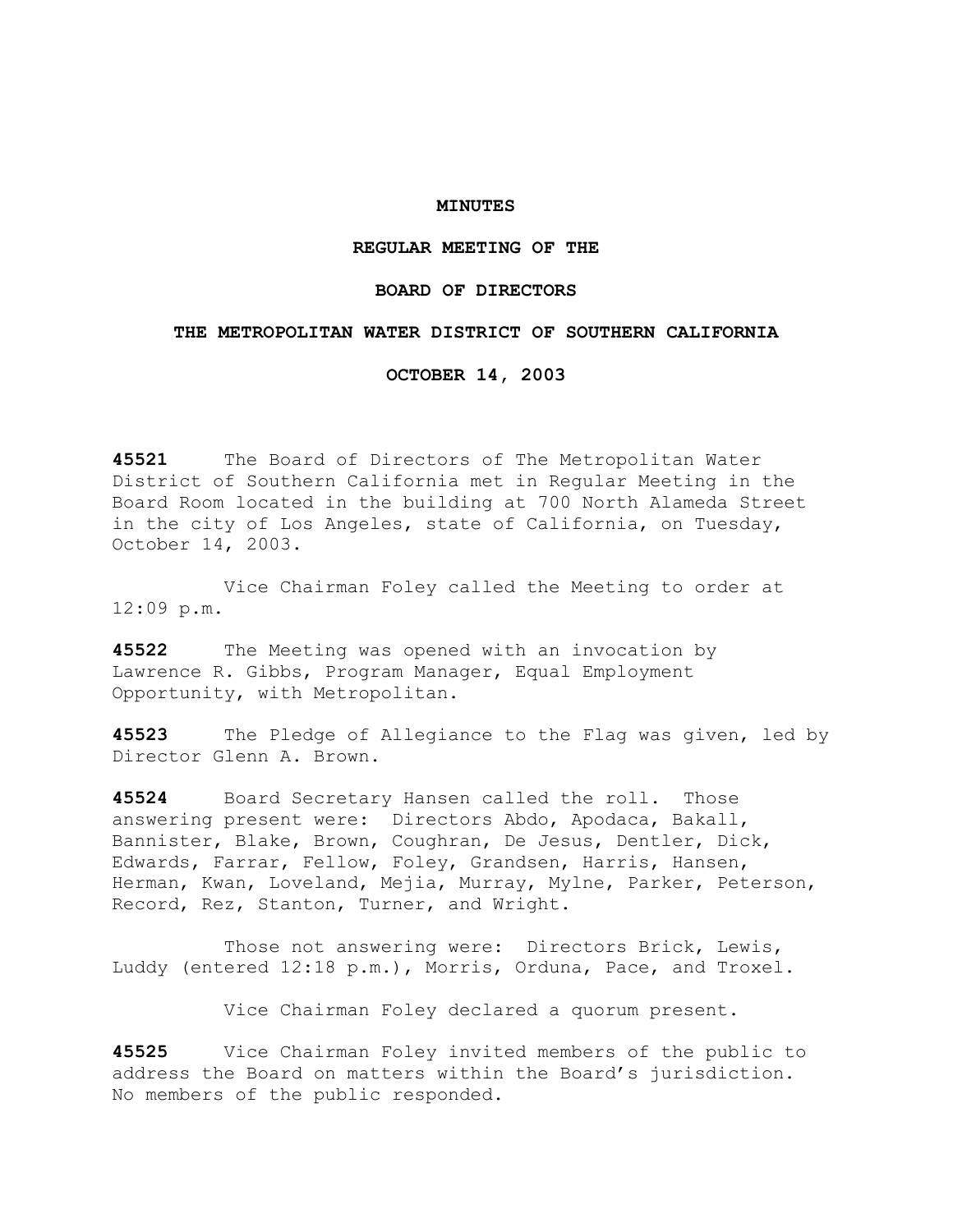**45526** There being no objection, Vice Chairman Foley ordered the reading of the Minutes of the Meeting of September 9, 2003, dispensed with, a copy having been mailed to each Director.

 Director Murray moved, seconded by Director Blake and carried, approving the foregoing Minutes as mailed.

**45527** The General Counsel's letter signed October 3, 2003, was presented, transmitting the credentials evidencing the appointment by the city of Los Angeles of David Farrar as one of its representatives on Metropolitan's Board for a term ending December 31, 2006, replacing Jorge G. Castro.

 General Counsel Kightlinger reported the credentials had been examined and found legally sufficient and that the Oath of Office had been administered to Director Farrar on October 7, 2003.

 Vice Chairman Foley ordered the credentials, together with the General Counsel's letter, received and filed.

 Following an introduction by Director Herman, Director Farrar took his seat as a Director representing the city of Los Angeles.

Vice Chairman Luddy took his seat at 12:18 p.m.

**45528** Vice Chairman Foley presented to Director John M. Mylne, III, a pin for his ten years of service on Metropolitan's Board, representing Western Municipal Water District of Riverside County.

 Vice Chairman Luddy withdrew from the Meeting at 12:21 p.m.

**45529** Director Bannister moved, seconded by Director Fellow and carried, approving the committee appointments as recommended by the Chair, of Director Blake and Director Mejia as Chairman and Vice Chairman, respectively, of the Budget, Finance and Investment Committee.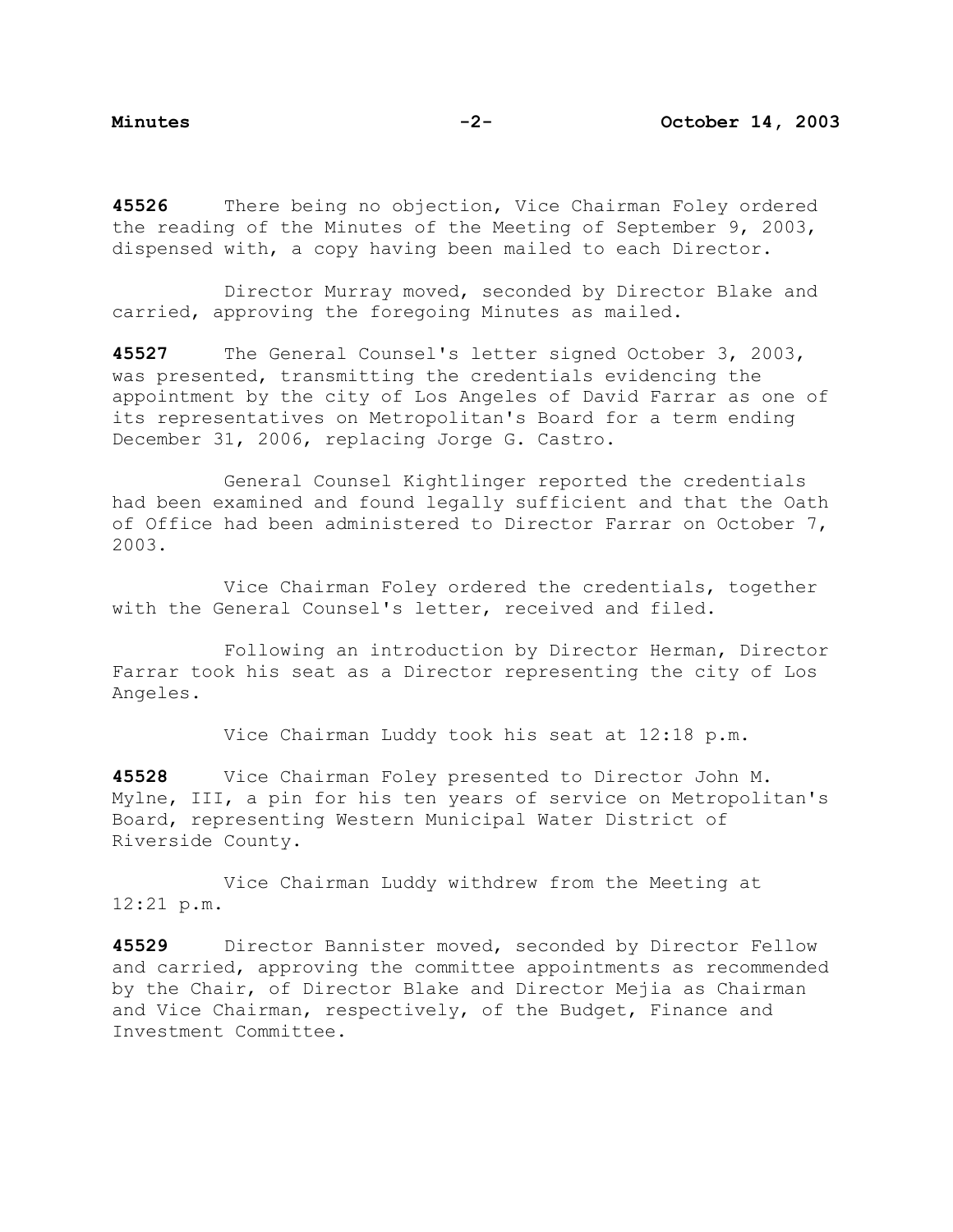**45530** Vice Chairman Foley announced that Chairman Pace was on annual leave. In his absence, Vice Chairman Foley reported that on September 10 Chairman Pace, Executive Vice President Ivey, and Vice President of External Affairs Ortega attended the Liquid Art showing at SomArts Gallery in San Francisco, where taking this show to Northern California opened an opportunity to present another side of Metropolitan. They also visited the San Francisco Exploratorium, an interactive museum.

 On September 23 Metropolitan approved the Quantification Settlement Agreement (QSA).

 On September 26 Chairman Pace and Mr. Ivey attended the "First to Fish" fundraiser at Diamond Valley Lake sponsored by The Center for Water Education and Valley-wide Recreation and Park District, with over \$50,000 raised at the event.

 On September 29 a news conference was held at the Jensen plant regarding the legislative and team efforts on the QSA. Vice Chairman Foley, Director Peterson, General Counsel Kightlinger, and Vice President of Colorado River Resources Underwood represented Metropolitan at this event, along with a number of representatives from the Legislature and the agencies involved in this long-awaited agreement.

 On October 1 and 3 Chairman Pace and Mr. Ivey participated in events on the opening of Diamond Valley Lake to the public. The events were shown via a video, with favorable comments from the community.

 On October 2 Chief Executive Officer Gastelum and key executive staff met with the State Auditors, with a report to be given by the Chief Executive Officer in his activity report.

**45531** Regarding Colorado River, Bay-Delta, and CALFED matters, Chief Executive Officer Gastelum referred to his activity report for September dated October 8, 2003, which was distributed earlier.

On the state audit, Chief Executive Officer Gastelum reported the Board Chairman and certain executive staff met with the state audit team. It was an opportunity for Metropolitan to hear from the state audit team what they considered the scope of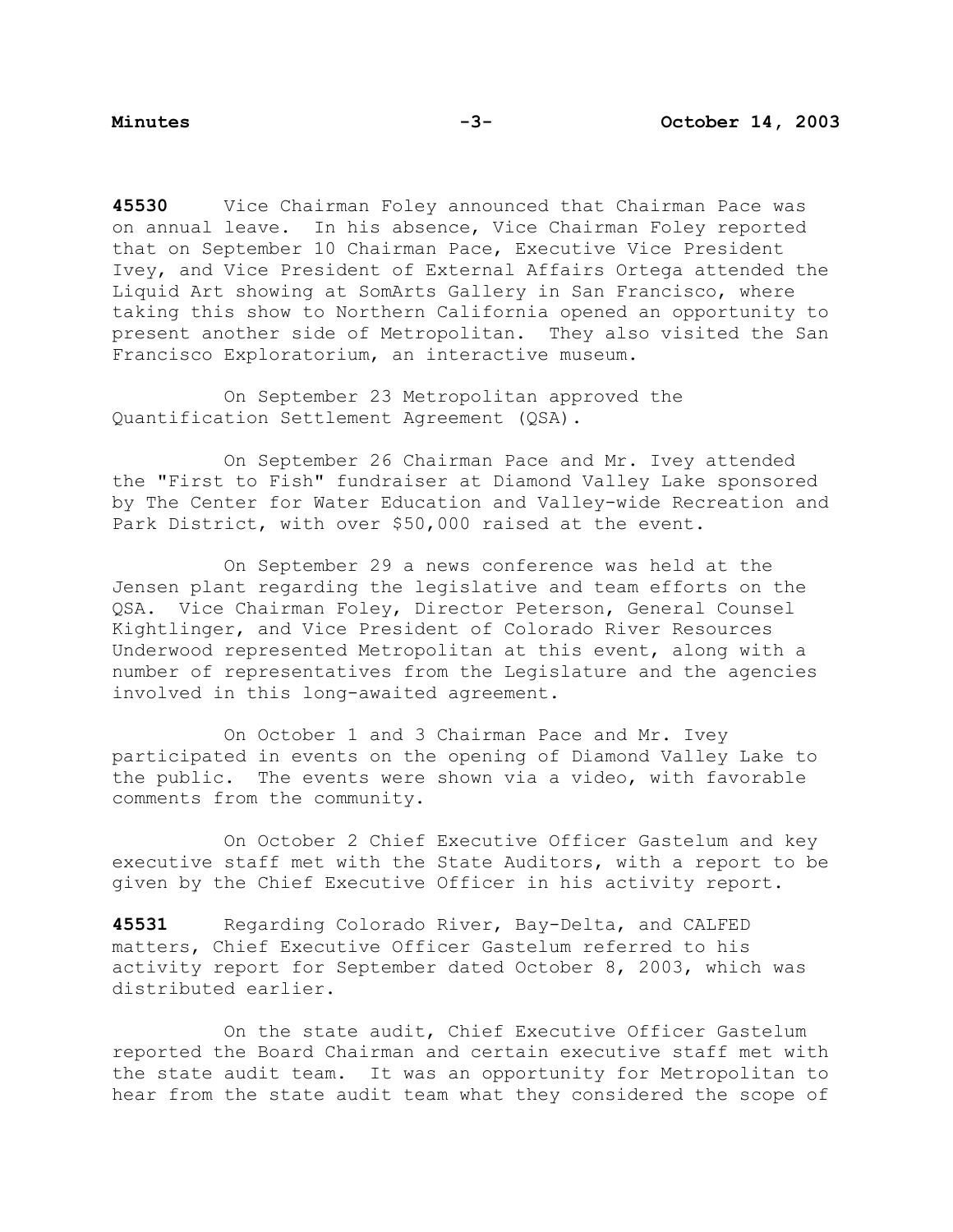the audit, and to hear the ground rules for the conducting of the audit and what was expected from Metropolitan in the way of information and coordination that will be provided the state auditors as they complete their task. The scope of the audit is exactly as stated in the Chief Executive Officer's report. The state audit is a public process where the Legislature had identified in their process the four items that they wanted the auditor to look into. The state audit team was asked if there were specific allegations that were in addition to the four broad categories, and the response was no, it was exactly as stated in the charge from the Legislature. The state team will now proceed to review their policies and whatever they deem important to look into in order to fulfill the directive from the Legislature. They did ask for confidentiality, which is a standard procedure. All their proceedings are confidential up until the point when they are making a public report. The report will go to the Legislature and then made available to the public. After submission of the report, Metropolitan will likely have an opportunity to comment on the findings and recommendations of the audit. The state audit team anticipates about three months to complete the report.

 Regarding the QSA, Chief Executive Officer Gastelum stated that although the documents were signed on October 10, there will be a formal signing ceremony scheduled for Thursday, October 16, 2003, at Hoover Dam, Nevada, to be hosted by the Secretary of the Interior. Secretary Norton has invited representatives from the Basin States, the California parties involved in the QSA, the California Legislature, and the Governor.

**45532** Regarding Legal Department activities, General Counsel Kightlinger referred to his activity report for September, dated October 6, 2003, which was distributed earlier.

 General Counsel Kightlinger further reported on the QSA, stating that all the parties involved came to Metropolitan on October 10 to sign the documents. There were over 30 legal agreements among the various parties that were all signed. In *Imperial Irrigation District v. United States, et al*., the pertinent agreement was sent to the judge in that case for dismissal after the parties signed a stipulation. With the dismissal of the lawsuit and the signing of the documents, the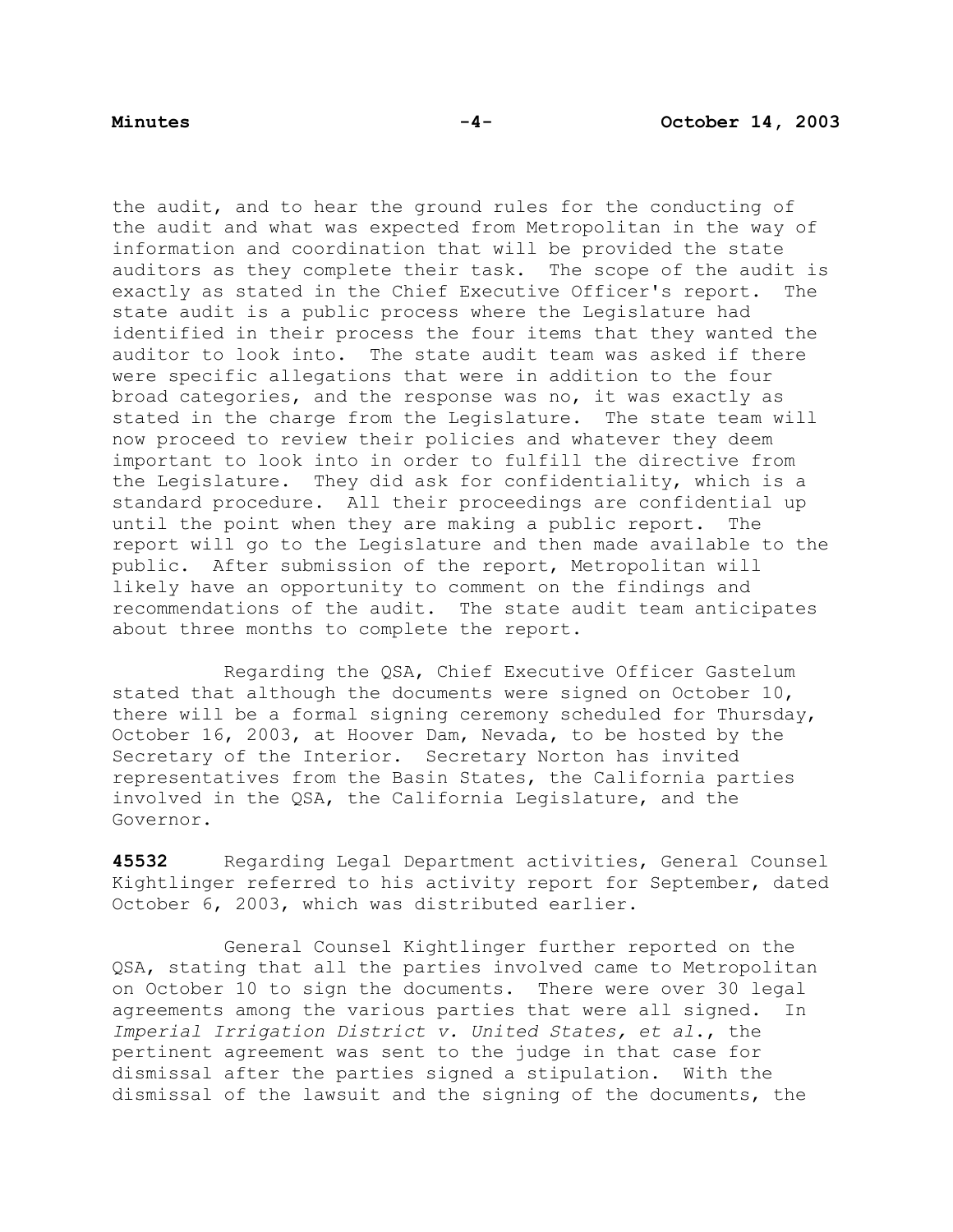QSA is now in effect. General Counsel Kightlinger noted that because of a concern to Metropolitan's Negotiating Committee, Metropolitan did not sign the stipulation dismissing the lawsuit. Instead Metropolitan withdrew from the lawsuit without prejudice, keeping their rights as they were beforehand. The stipulation contained a number of provisions that Metropolitan was concerned about and did not feel were necessarily appropriate. Mr. Kightlinger stated that Metropolitan did not want to necessarily condone any findings regarding waste of water or in a joint dismissal.

 Referring to the Topock site, General Counsel Kightlinger stated that site near the Colorado River belonged to Pacific Gas & Electric Company who used it for a generating facility. Metropolitan's staff has participated with the Regional Water Quality Control Board's staff in a site investigation. They have found Chromium 6 and some other contaminants on the site, and Metropolitan's Water Quality staff has worked on ensuring there would be a proper clean-up plan and a monitoring plan in place to protect the Colorado River. Metropolitan owns some property right next to the Topock site, which the contamination has a potential to impact. This was a site purchased in the 1930s as a potential intake facility, but it was never actually used.

 General Counsel Kightlinger announced that the Board may be interested in hearing that the current Solicitor General for the U.S. Department of the Interior has been nominated for a judicial appointment, which makes Roderick Walston, former General Counsel of Metropolitan, the Acting Solicitor General for Interior.

 Vice Chairman Luddy returned to the Meeting at 12:37 p.m.

**45533** General Auditor Riss noted that for the month of September, two reports were issued. The first one was the Official Statement for the Water Revenue Bonds, in which a review was provided and a "comfort" letter issued that the Official Statement was complete and accurate.

Next, General Auditor Riss reviewed the Enterprisewide Physical and Cyber Security Improvements Program. He noted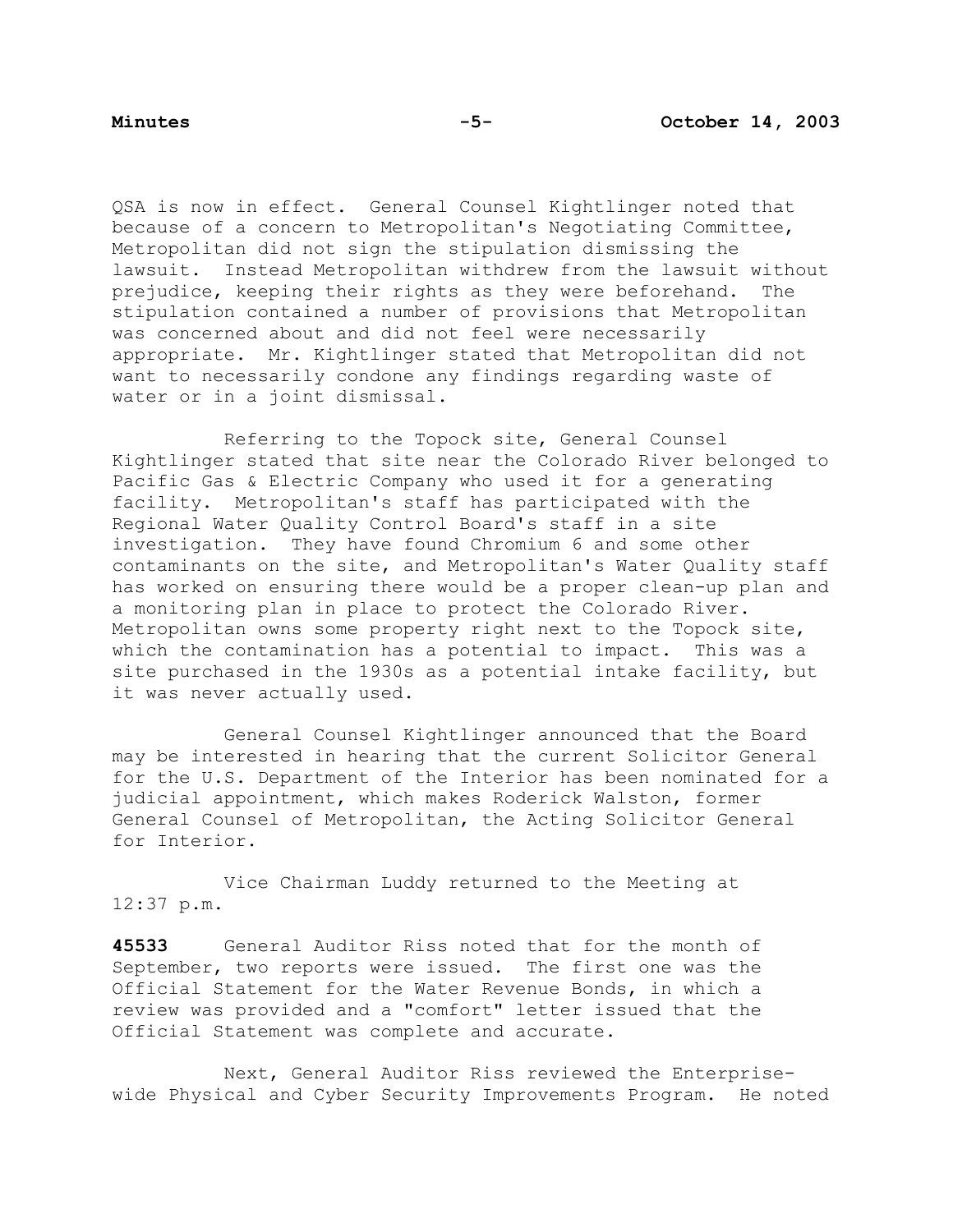this is a program that has nine separate sub-projects. Each one was tracked to insure that there was no high risk or no medium risk issues. One of the projects was already completed, and another is to be completed this month. The remaining seven projects are on schedule, and no elements were noted to indicate high risk. Mr. Riss stated the report card did indicate the current exposure was low as project management controls are in place.

**45534** The reports of the Standing Committees are as follows:

Vice Chairman Foley stated the Executive Committee did not have a meeting in September.

 Asset, Real Estate and Infrastructure Policy Committee Chair Peterson reported the committee approved Agenda Item 8-8 and amended Item 9-4 to modify the individual agreement amounts not be limited to \$1.2 million per firm to provide more flexibility to seek the most competitive price for the work. Committee Chair Peterson requested that Item 9-4 be added to the Consent Calendar. The committee heard reports on real estate activities, the surplus properties, the Diamond Valley Recreation Area, and the public opening of Diamond Valley Lake.

 On behalf of the Budget, Finance and Investment Committee, Vice Chairman Foley reported the committee approved Agenda Item 8-2. The committee received a presentation on the Long Range Finance Plan — 2003 Update.

 Communications, Outreach and Legislation Committee Chairman Loveland reported the committee approved Agenda Item 8-5; and that he reported on the opening of Diamond Valley Lake for boating and fishing on October 3 and its coverage in the local media, and the Outdoor Conservation Public Outreach Campaign. The committee heard reports on the legislative activities from both Washington, D.C., and Sacramento, and the high school Solar boat competition scheduled for April 2004. The Customer and Community Services staff held several Community Partnering Program (CPP) and City Makeover public check presentations during September. Staff is now soliciting CPP applications for the 2004/05 funding period, which application period began October 1, 2003.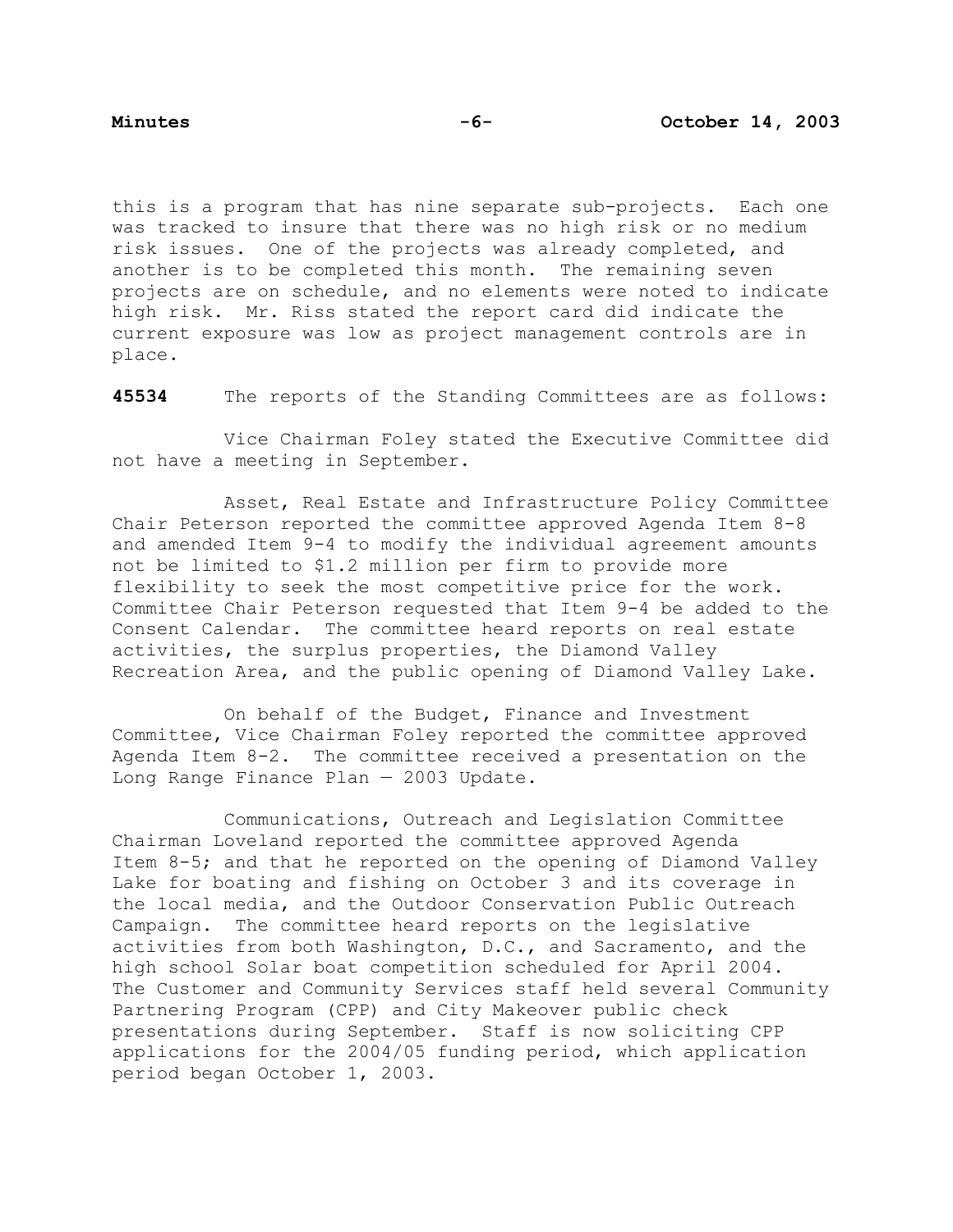Engineering and Operations Committee Chairman De Jesus reported the committee approved Agenda Items 8-1, 9-1, 9-2, and 9-3, and he requested that Items 9-1, 9-2, and 9-3 be placed on the Consent Calendar. The committee heard oral reports on Engineering performance measures, system operations, engineering activities, and the closeout costs for the Diamond Valley Lake Program.

 Legal, Claims and Personnel Committee Chairman Bannister reported the committee approved Agenda Items 8-3 and 9-7. He requested that Item 9-7 be added to the Consent Calendar. The committee withdrew Item 8-4 due to the dismissal of the lawsuit that is incorporated into the settlement of the OSA, and legal services are no longer needed.

 Water Planning, Quality and Resources Committee Chairman Wright reported the committee approved Agenda Items  $8-6$ ,  $8-7$ ,  $9-5$ , and  $9-6$ . He requested that Items  $9-5$  and  $9-6$  be added to the Consent Calendar. The committee heard an update on the Colorado River QSA. Reports were given on Bay-Delta and State Water Project matters, the Integrated Resources Plan Update draft, and the Salton Sea Restoration Approaches. The reports on perchlorate and the dedicated landscape meters were deferred.

**45535** Vice Chairman Foley announced that Agenda Item 8-4, the increase in professional services contract with the law firm of Latham & Watkins for legal services in *Imperial Irrigation District v. United States*, was withdrawn due to dismissal of the lawsuit in the settlement of the OSA.

 Director Coughran moved, seconded by Director Blake and carried, and the Board approved the Consent Calendar Items, **M.I. 45536** through **M.I. 45552,** as follows:

**45536** Adopted the California Environmental Quality Act (CEQA) determination and authorized (a) Appropriation No. 15414 in the amount of \$1.2 million in budgeted funds from the Construction Funds; (b) all study and design activities for the implementation of fluoridation at the Diemer, Jensen, Mills, and Weymouth plants; and (c) entering into a professional services agreement with CGvL Engineers for engineering services in an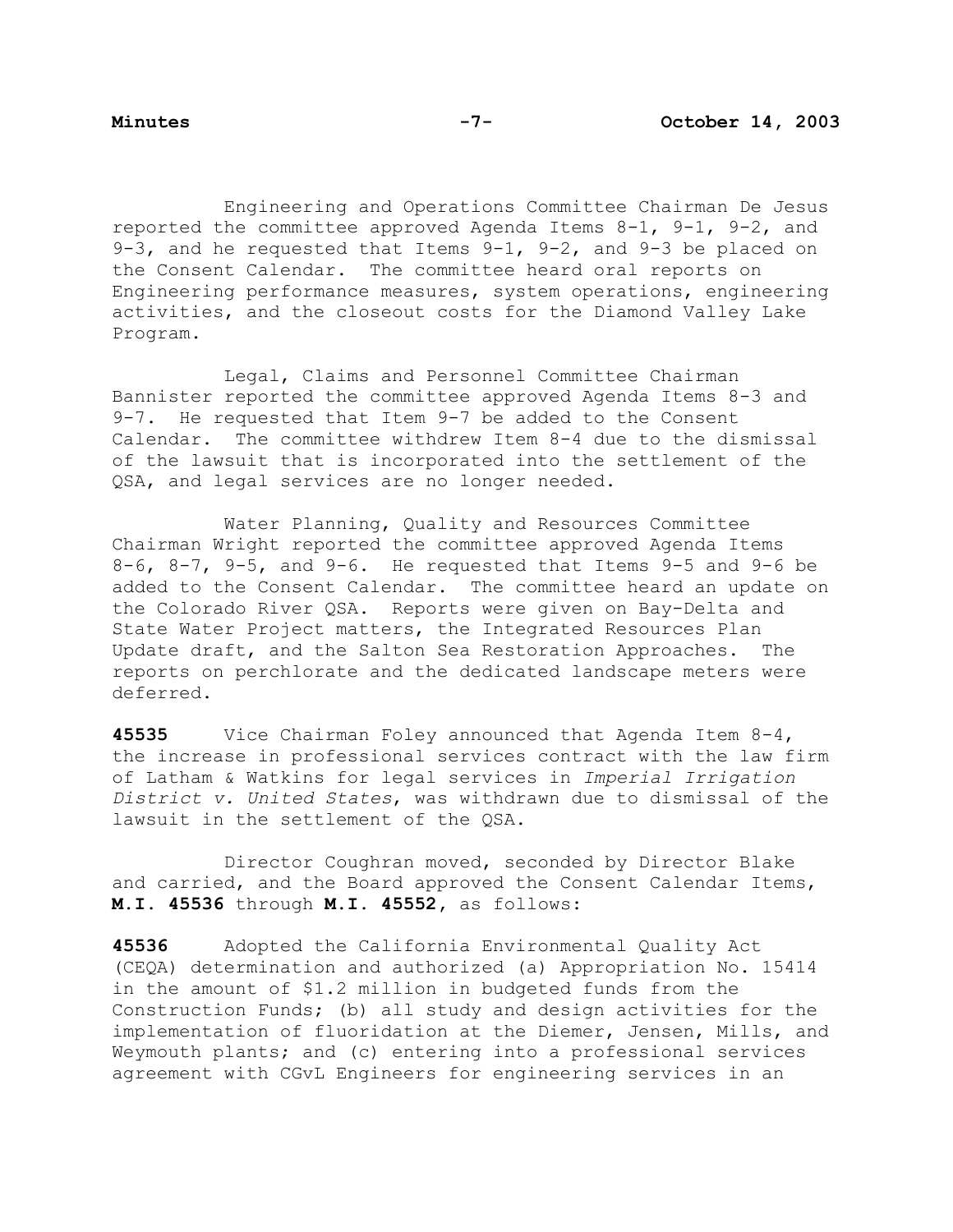amount not to exceed \$500,000, as set forth in the letter signed by the Chief Executive Officer on September 24, 2003.

 Director Stanton requested to be recorded as voting no.

**45537** Adopted the CEQA determination and (a) eliminated the November and December revenue requirements letters; and (b) amended Metropolitan Water District Administrative Code Section 4304, as set forth in the letter signed by the Chief Executive Officer on September 24, 2003.

**45538** Adopted the CEQA determination and, in accordance with the negotiated labor agreements with Metropolitan's four bargaining units, adopted **Resolution 8873** changing Metropolitan's contributions to the medical plans maintained by Public Employees Retirement System for employees and annuitants in classifications represented by these units, and unrepresented employees, said changes to be effective January 1, 2004, as set forth in the letter signed by the Chief Executive Officer on September 24, 2003, said Resolution entitled:

## **RESOLUTION FIXING THE EMPLOYER'S CONTRIBUTION UNDER THE PUBLIC EMPLOYEES' MEDICAL AND HOSPITAL CARE ACT**

**45539** Adopted the CEQA determination and (a) appropriated \$500,000; and (b) authorized amendment of Agreement No. 55209 with Fraser Communications, increasing the maximum amount payable from \$249,000 to \$749,000 to extend the region-wide Southern California Heritage Landscape public outreach campaign, as set forth in the letter signed by the Chief Executive Officer on September 24, 2003.

**45540** Adopted the CEQA determination and authorized a new incentive for commercial-grade, weather-based irrigation controllers, as set forth in the letter signed by the Chief Executive Officer on September 24, 2003.

**45541** Adopted the CEQA determination and (a) **Resolutions 8874, 8875, and 8876** to accept \$4.63 million in state grants for three water conservation projects; and (b) approved extending the expenditure of bridge funding (\$110/unit) until Proposition 13 funds become available or through June 2004,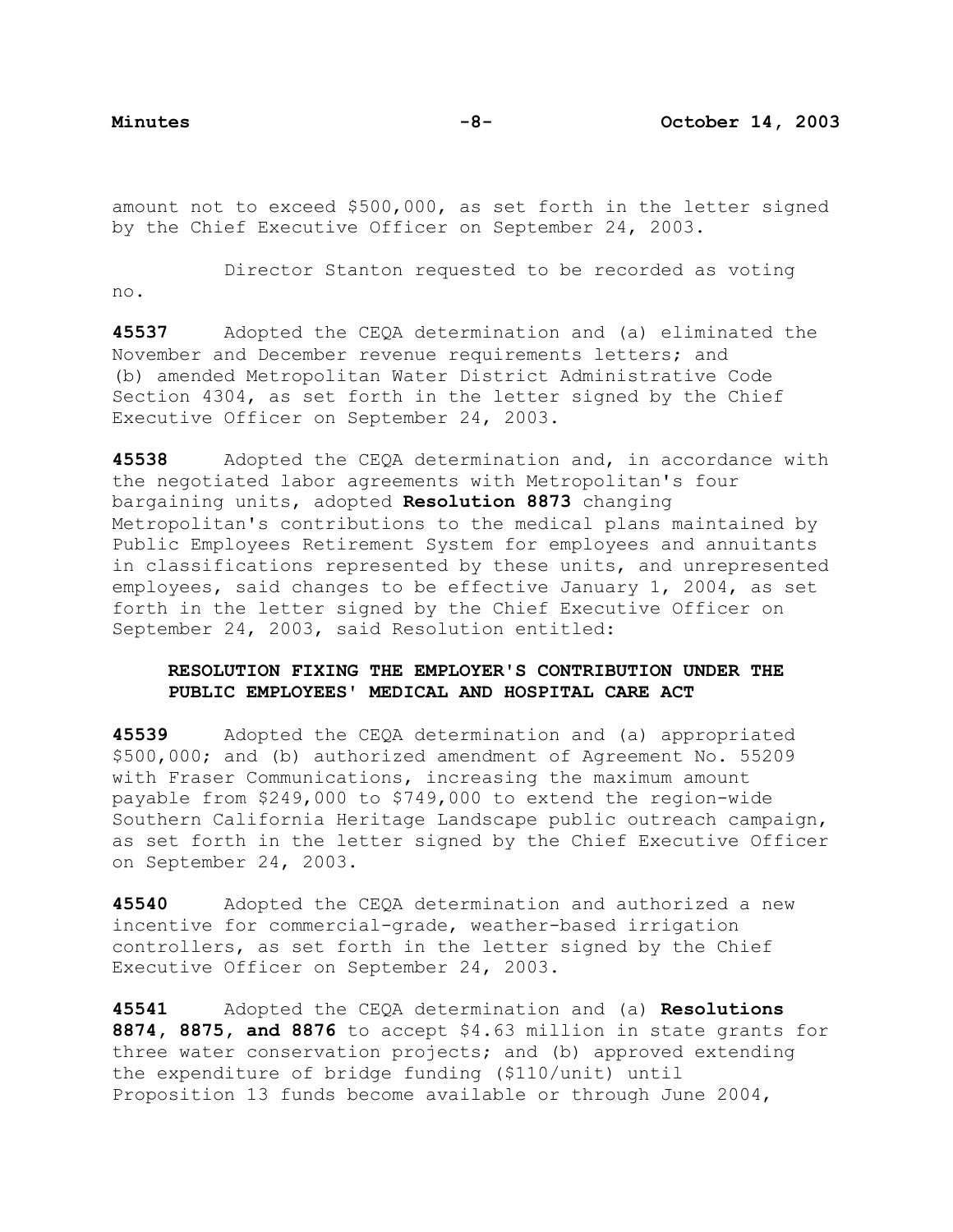whichever comes first, as set forth in the letter signed by the Chief Executive Officer on September 24, 2003, said Resolutions entitled:

- **Resolution 8874 RESOLUTION OF THE BOARD OF DIRECTORS OF THE METROPOLITAN WATER DISTRICT OF SOUTHERN CALIFORNIA ACCEPTING FUNDING PURSUANT TO THE URBAN WATER CONSERVATION PROGRAM OF THE SAFE DRINKING WATER, CLEAN WATER, WATERSHED PROTECTION AND FLOOD PROTECTION ACT (PROPOSITION 13, CHAPTER 8, ARTICLE 6) FOR HIGH EFFICIENCY CLOTHES WASHER REBATE PROJECT**
- **Resolution 8875 RESOLUTION OF THE BOARD OF DIRECTORS OF THE METROPOLITAN WATER DISTRICT OF SOUTHERN CALIFORNIA ACCEPTING FUNDING PURSUANT TO THE URBAN WATER CONSERVATION PROGRAM OF THE SAFE DRINKING WATER, CLEAN WATER, WATERSHED PROTECTION AND FLOOD PROTECTION ACT (PROPOSITION 13, CHAPTER 8, ARTICLE 6) FOR EVAPOTRANSPIRATION (ET) IRRIGATION CONTROLLER INSTALLATION REBATE PROJECT**
- **Resolution 8876 RESOLUTION OF THE BOARD OF DIRECTORS OF THE METROPOLITAN WATER DISTRICT OF SOUTHERN CALIFORNIA ACCEPTING FUNDING PURSUANT TO THE URBAN WATER CONSERVATION PROGRAM OF THE SAFE DRINKING WATER, CLEAN WATER, WATERSHED PROTECTION AND FLOOD PROTECTION ACT (PROPOSITION 13, CHAPTER 8, ARTICLE 6) FOR INDUSTRIAL PROCESS CAPITAL IMPROVEMENT PROJECT**

**45542** Adopted the CEQA determination and (a) appropriated \$1.85 million (Appropriation No. 15411, No. 2, from the Pay-As-You-Go Fund); and (b) authorized entering into a contract with Milli Micro Systems, in an amount not to exceed \$970,000, for consulting services to upgrade Metropolitan's Human Resources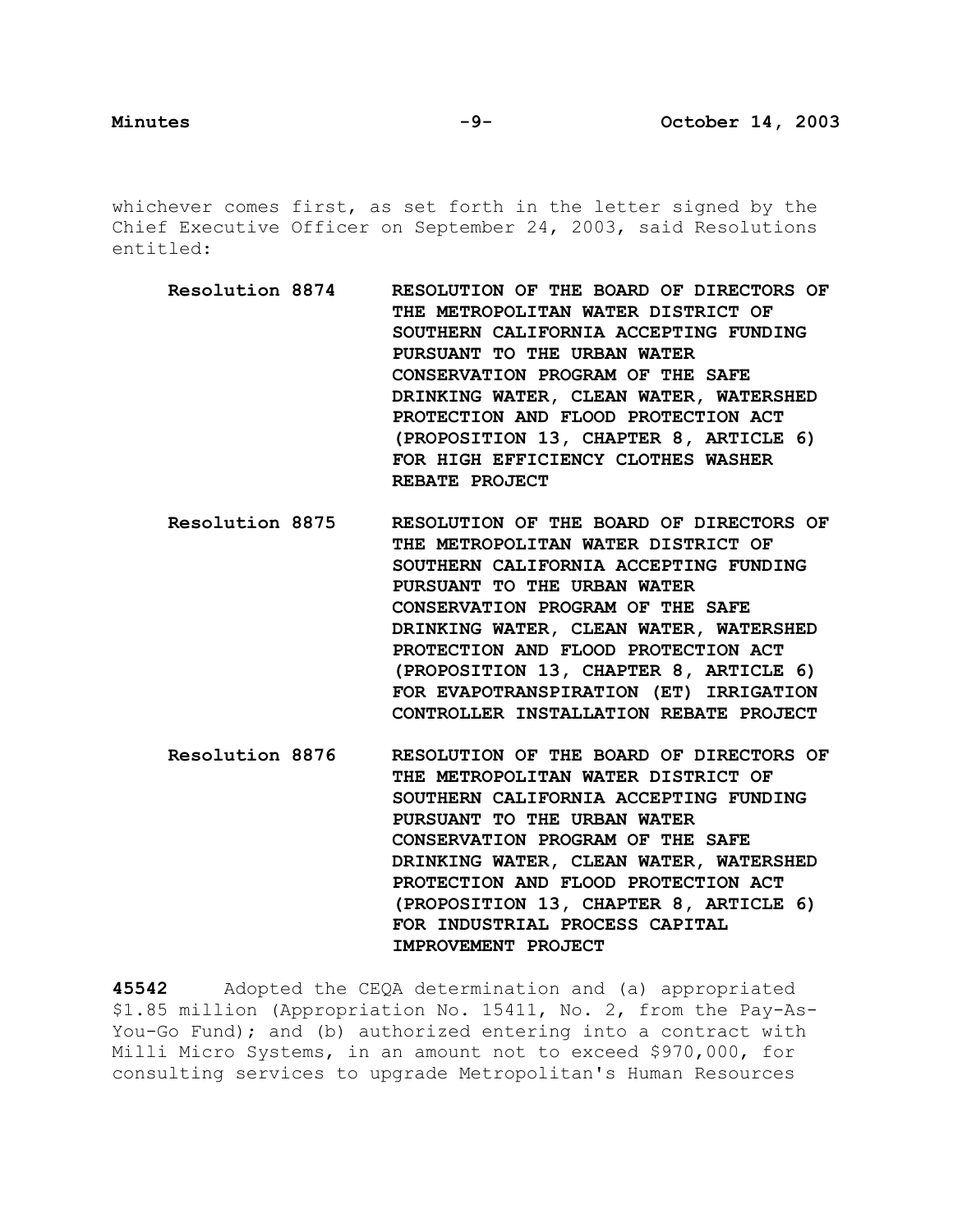System, as set forth in the letter signed by the Chief Executive Officer on September 24, 2003.

**45543** Adopted the CEQA determination and authorized the Chief Executive Officer to pay the expected membership dues/assessments for calendar year 2004, to be paid in fiscal year 2003/04, as set forth in the revised letter signed by the Chief Executive Officer on October 8, 2003.

**45544** Adopted the CEQA determination and (a) granted conditional approval for the  $44<sup>th</sup>$  Fringe Area Annexation, concurrently to Western Municipal Water District and Metropolitan, conditioned upon receipt in full of annexation fee of \$52,644.20 to Metropolitan if completed by December 31, 2003, or if completed later, at the then current annexation charge rate, and in compliance with those terms and conditions fixed upon final request for approval pursuant to Administrative Code Section 3100 et seq.; (b) approved Western's proposed Plan for Implementing Water Use Efficiency Guidelines; and (c) adopted the Resolution of Intention to Impose Water Standby Charge **(Resolution 8877)** within the proposed annexation territory, substantially in the form of Attachment 3 to the letter signed by the Chief Executive Officer on September 15, 2003, said Resolution entitled:

# **RESOLUTION OF THE BOARD OF DIRECTORS OF THE METROPOLITAN WATER DISTRICT OF SOUTHERN CALIFORNIA GIVING NOTICE OF INTENTION TO IMPOSE WATER STANDBY CHARGES CONTINGENT UPON ANNEXATION**

**45545** Adopted the CEQA determination and (a) granted conditional approval for the  $75<sup>th</sup>$  Fringe Area Annexation, concurrently to Eastern Municipal Water District and Metropolitan, conditioned upon receipt in full of annexation fee of \$28,943.20 to Metropolitan if completed by December 31, 2003, or if completed later, at the then current annexation charge rate, and in compliance with those terms and conditions fixed upon final request for approval pursuant to Administrative Code Section 3100 et seq.; (b) approved Eastern's proposed Plan for Implementing Water Use Efficiency Guidelines; and (c) adopted the Resolution of Intention to Impose Water Standby Charge **(Resolution 8878)** within the proposed annexation territory, substantially in the form of Attachment 3 to the letter signed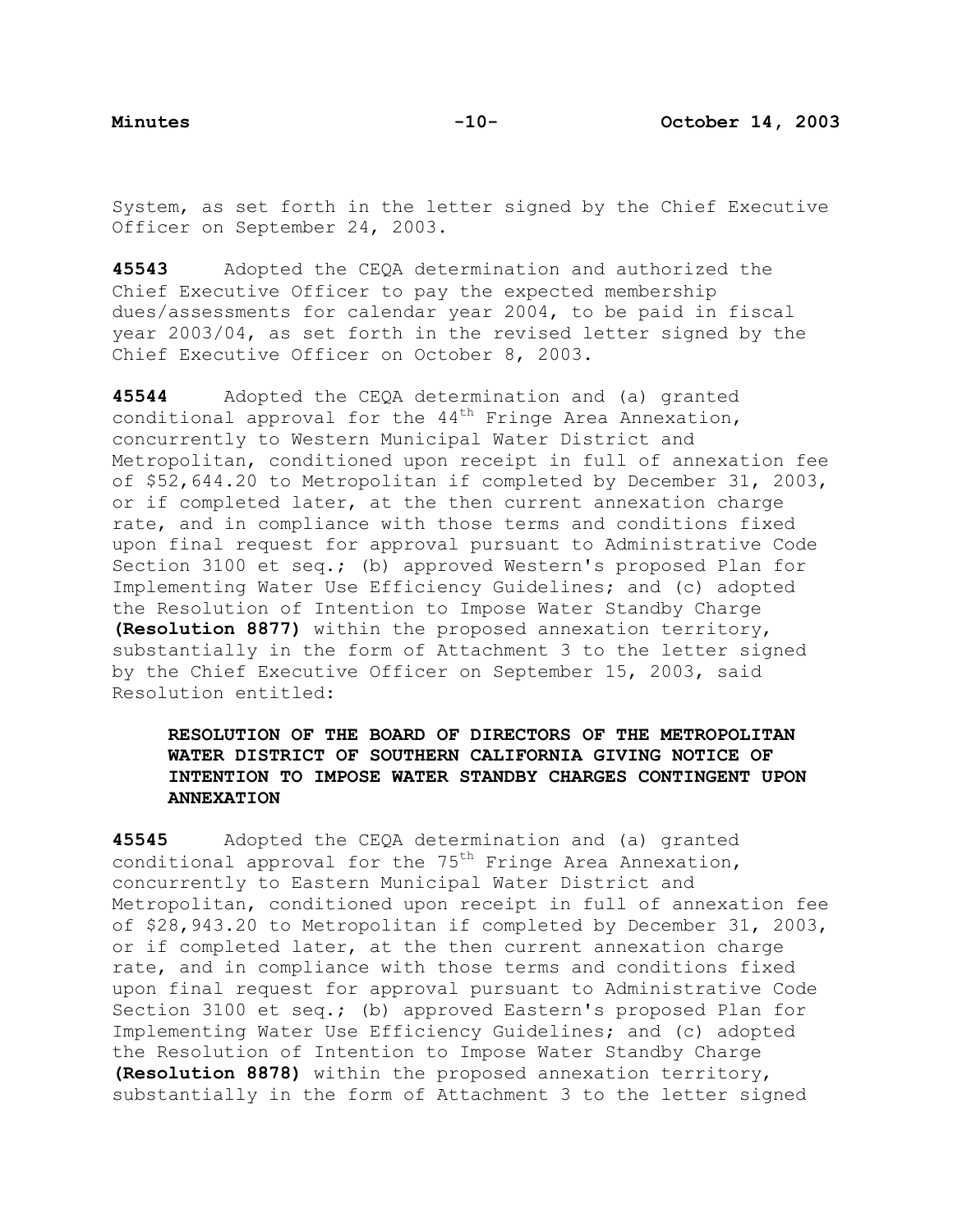by the Chief Executive Officer on September 15, 2003, said Resolution entitled:

**RESOLUTION OF THE BOARD OF DIRECTORS OF THE METROPOLITAN WATER DISTRICT OF SOUTHERN CALIFORNIA GIVING NOTICE OF INTENTION TO IMPOSE WATER STANDBY CHARGES CONTINGENT UPON ANNEXATION**

 Director Record requested to be recorded as abstaining.

**45546** Adopted the CEQA determination and (a) appropriated \$9.15 million (Appropriation No. 15405, No. 2, from the Construction Funds); (b) authorized entering into an agreement with the city of Los Angeles in an amount of \$7.7 million for the relocation of two miles of the Santa Monica Feeder; and (c) authorized the Chief Executive Officer to amend the agreement up to five percent to cover changes during construction, as set forth in the letter signed by the Chief Executive Officer on September 30, 2003.

**45547** Adopted the CEQA determinations and (a) appropriated \$3.585 million in budgeted and non-budgeted funds (Appropriation No. 15373, No. 5; and Appropriation No. 15374, No. 4, both from the Construction Funds); and (b) authorized completion of all work described in the letter signed by the Chief Executive Officer on September 24, 2003, for the following projects:

- Vulnerability Study of Colorado River Aqueduct Tunnels
- Eagle Mountain Pumping Plant Sand Traps Inflow Study
- Canal Lining, Siphons, Sand Traps and Iron Mountain Tunnel Monitoring Designs
- Head Gates Rehabilitation Design
- Blow-off Valve Flange Replacement Design and Construction
- Gene Pumping Plant Heavy Equipment Service Pit Design and Construction

**45548** Adopted the CEQA determinations and (a) appropriated \$1,072,600 (Appropriation No. 15410, No. 2, from the Construction Funds — \$618,400 for Pipe Procurement for Skinner Expansion No. 4 and \$454,200 for Skinner Sludge Handling Facilities); (b) awarded a procurement contract in the amount of \$560,355 to Northwest Pipe Co. to furnish all materials as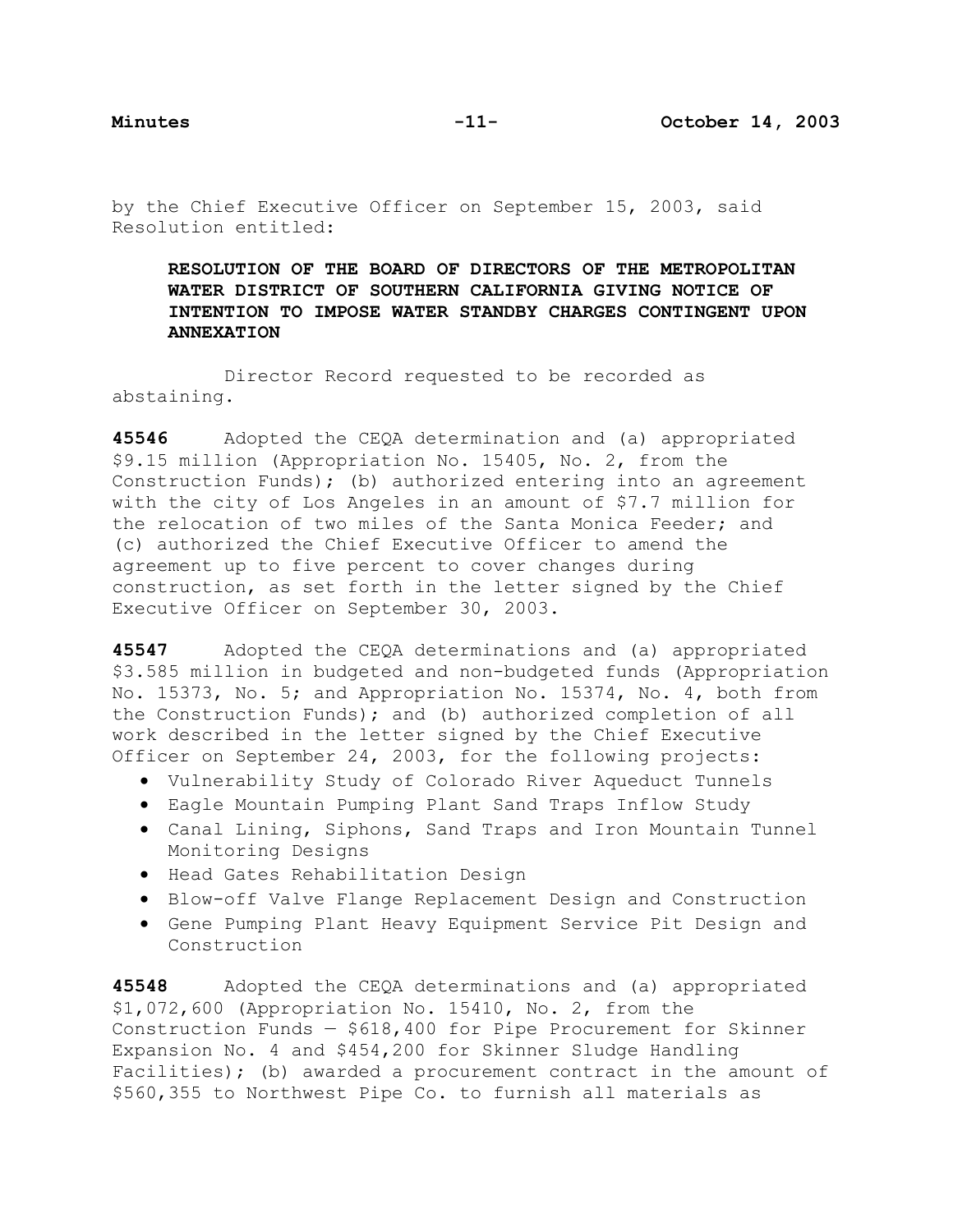described in Specifications No. 1484, Furnishing Fabricated Steel Pipe and Fittings for the Skinner Expansion No. 4; (c) authorized issuance of a change order to Gantry Constructors, Inc., Contract No. 1565 in an amount not to exceed \$372,000 to purchase and install a third belt press and accessories for the Skinner Sludge Handling Facilities Project; and (d) authorized issuance of a change order to Gantry Constructors, Inc., Contract No. 1566 in an amount not to exceed \$415,000 to perform pipeline tie-in work for the Skinner Effluent Replenishment Tank Bypass Pipeline Project (no appropriation required), as set forth in the letter signed by the Chief Executive Officer on September 30, 2003.

**45549** Adopted the CEQA determination and (a) appropriated \$22.815 million (Appropriation No. 15413, No. 2, from the Construction Funds) to perform extensive field surveys to better define property boundaries, locate facilities, set visible boundary markers, and identify encroachment problems; and (b) authorized the Chief Executive Officer to enter into fouryear consulting agreements with Rick Engineering Company, Psomas, The Keith Companies, Coast Surveying Inc., RBF Consulting, Towill Inc., Hunsaker and Associates Irvine Inc., David Evans and Associates Inc., Johnson-Frank and Associates Inc., and Huitt-Zollars Inc., for surveying and mapping services, with a modification that the individual agreement amounts not be limited to \$1.2 million per firm as specified in the letter signed by the Chief Executive Officer on October 2, 2003, to provide more flexibility to seek the most competitive price for the work, with the total of the agreement amounts not to exceed the \$20.125 million identified in the foregoing letter for consulting services.

**45550** Adopted the CEQA determination and (a) approved the State Water Project entitlement transfer to Desert Water Agency and Coachella Valley Water District; and (b) authorized the Chief Executive Officer to execute the finalized transfer and related agreements, in form approved by the General Counsel, as described in the letter signed by the Chief Executive Officer on October 8, 2003, and Attachment 1 to the letter.

**45551** Adopted the CEQA determination and authorized the Chief Executive Officer to enter into agreements with (a) North Kern Water Storage District for a demonstration water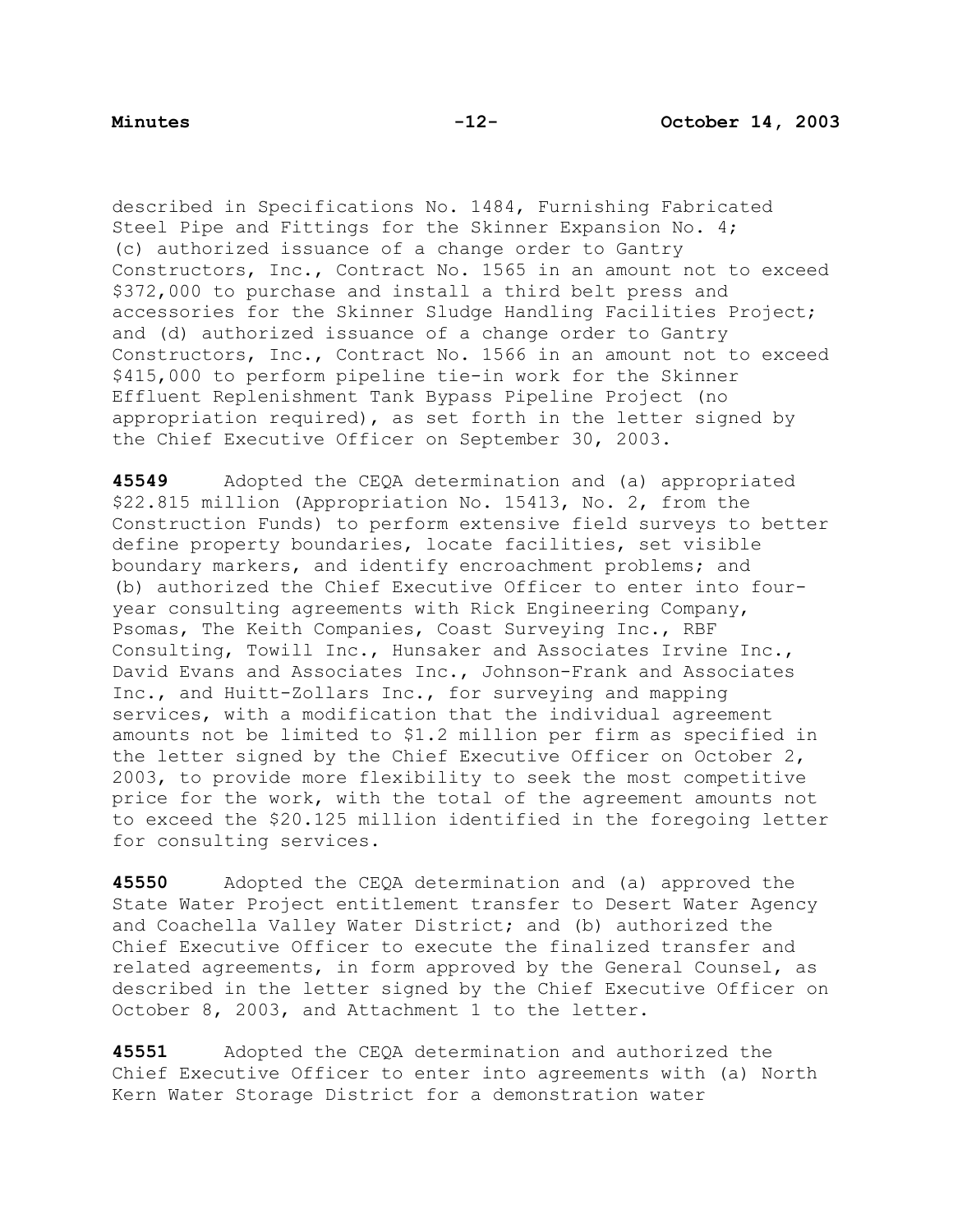banking/exchange program, in form approved by the General Counsel, and to proceed with the technical and environmental studies for a long-term program; and (b) Mojave Water Agency for a demonstration exchange program, in form approved by the General Counsel, and to proceed with the technical and environmental studies for a long-term program, as set forth in the letter signed by the Chief Executive Officer on September 30, 2003.

**45552** Adopted the CEQA determination and authorized settlement of existing litigation entitled *Kuan v. Metropolitan, et al*., LASC Case No. BC 272702, as set forth in the confidential letter jointly signed by the General Counsel on October 3, and the Chief Executive Officer on October 5, 2003.

**45553** The following communications were submitted to the Board for information:

- a. Status report for the Inland Feeder Program for activities through August 2003, signed by the Chief Executive Officer on September 24, 2003.
- b. Semiannual report on Equal Employment Opportunity and Affirmative Action for January 1, 2003 through June 30, 2003, signed by the Chief Executive Officer on September 24, 2003.
- c. Review of Integrated Resources Plan Update draft report, signed by the Chief Executive Officer on October 1, 2003.
- d. Water Surplus and Drought Management Report on Supply and Storage Balances as of September 15, 2003, signed by the Chief Executive Officer on September 30, 2003.

**45554** The Chief Executive Officer's letter signed on September 30, 2003, entitled "Adoption of the Long Range Finance Plan – 2003 Update" was submitted as a pending item, with action to be taken at a future meeting.

**45555** Director Fellow reported on the Water Fest'2003 event that was sponsored by Upper San Gabriel Valley Municipal Water District, West Basin Municipal Water District, Metropolitan, and